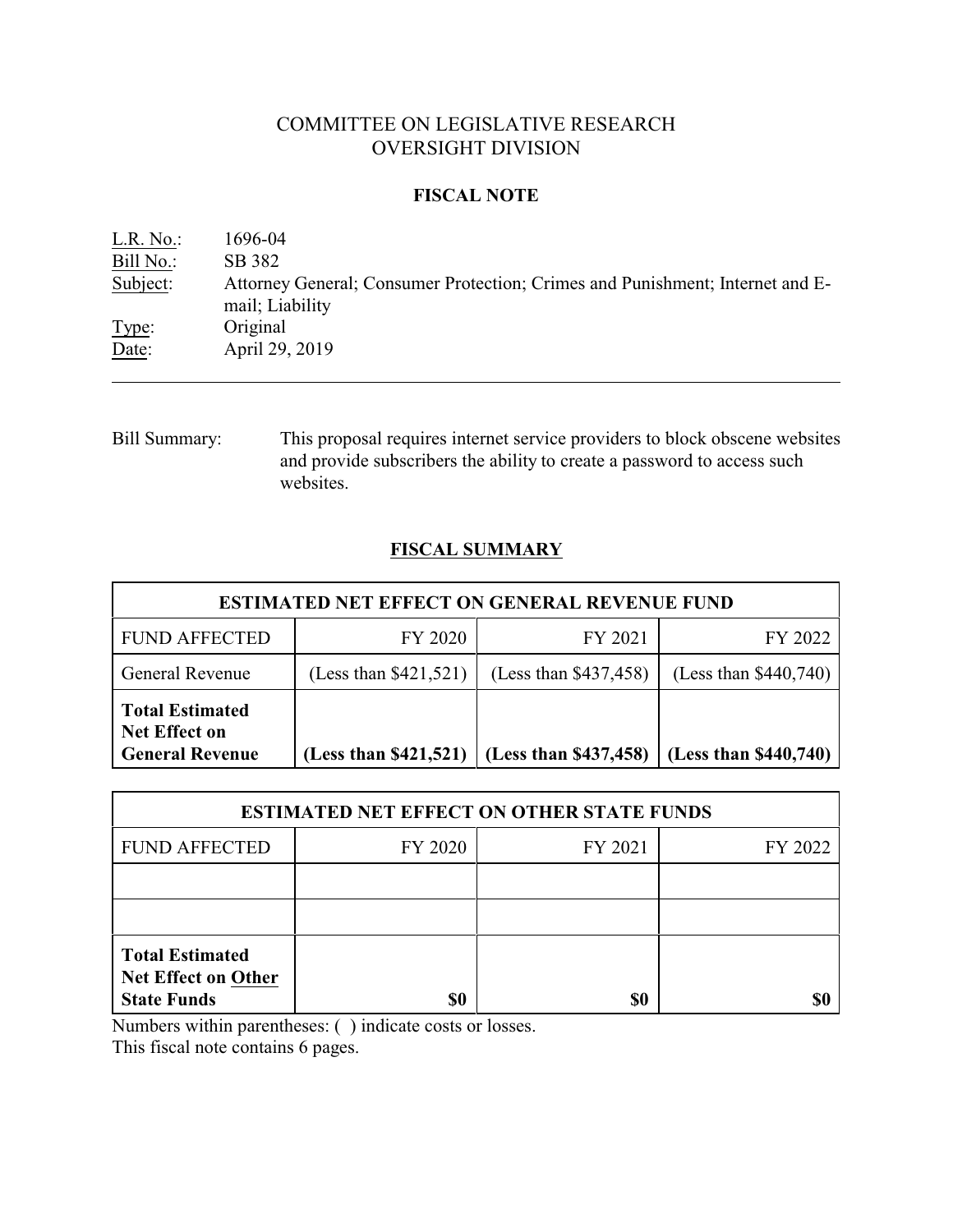L.R. No. 1696-04 Bill No. SB 382 Page 2 of 6 April 29, 2019

| <b>ESTIMATED NET EFFECT ON FEDERAL FUNDS</b>                        |         |         |         |  |  |
|---------------------------------------------------------------------|---------|---------|---------|--|--|
| <b>FUND AFFECTED</b>                                                | FY 2020 | FY 2021 | FY 2022 |  |  |
|                                                                     |         |         |         |  |  |
|                                                                     |         |         |         |  |  |
| <b>Total Estimated</b><br>Net Effect on All<br><b>Federal Funds</b> | \$0     | \$0     |         |  |  |

| <b>ESTIMATED NET EFFECT ON FULL TIME EQUIVALENT (FTE)</b>    |              |              |              |  |  |
|--------------------------------------------------------------|--------------|--------------|--------------|--|--|
| <b>FUND AFFECTED</b>                                         | FY 2020      | FY 2021      | FY 2022      |  |  |
| <b>General Revenue</b>                                       | 5 FTE        | 5 FTE        | 5 FTE        |  |  |
| <b>Total Estimated</b><br><b>Net Effect on</b><br><b>FTE</b> | <b>5 FTE</b> | <b>5 FTE</b> | <b>5 FTE</b> |  |  |

 $\boxtimes$  Estimated Net Effect (expenditures or reduced revenues) expected to exceed \$100,000 in any of the three fiscal years after implementation of the act.

| <b>ESTIMATED NET EFFECT ON LOCAL FUNDS</b>            |           |           |           |  |  |
|-------------------------------------------------------|-----------|-----------|-----------|--|--|
| FY 2020<br>FY 2021<br><b>FUND AFFECTED</b><br>FY 2022 |           |           |           |  |  |
| <b>Local Government</b>                               | (Unknown) | (Unknown) | (Unknown) |  |  |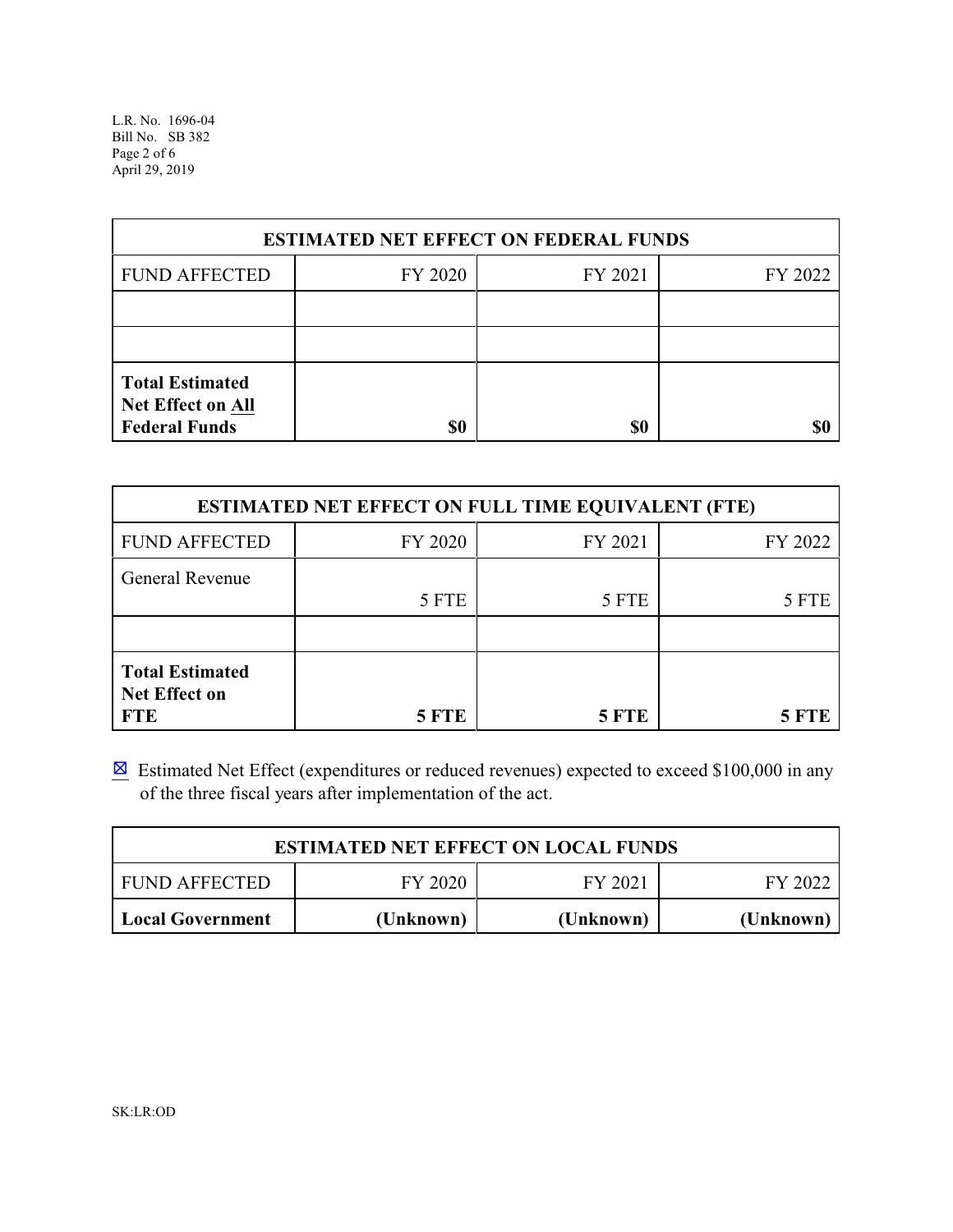L.R. No. 1696-04 Bill No. SB 382 Page 3 of 6 April 29, 2019

### **FISCAL ANALYSIS**

### ASSUMPTION

Officials from the **Attorney General's Office (AGO)** assume a fiscal impact of 3 Consumer Service Operators (\$30,000 each annually) and 2 AAGs I (\$45,500 each annually) due to the responsibilities arising from 407.1600.09 and 407.1600.12. There would be a total cost for the AGO of \$321,521 in FY 2020, \$337,458 in FY 2021, and \$340,740 in FY 2022.

**Oversight** does not have any information to the contrary. Therefore, Oversight will reflect the estimated costs from AGO on the fiscal note.

For the purpose of this proposed legislation, officials from the **Office of State Public Defender (SPD)** state they cannot assume that existing staff will provide effective representation for any new cases arising where indigent persons are charged with the proposed new crime of providing a minor with a password in order to access a blocked website - a new Class A misdemeanor. The Missouri State Public Defender System is currently providing legal representation in caseloads in excess of recognized standards.

While the number of new cases (or cases with increased penalties) may be too few or uncertain to request additional funding for this specific bill, the SPD will continue to request sufficient appropriations to provide effective representation in all cases where the right to counsel attaches.

**Oversight** notes over the last three fiscal years, the SPD has lapsed a total of \$152 of General Revenue appropriations (\$0 out of \$36.4 million in FY 2016; \$2 out of \$28.0 million in FY 2017; and \$150 out of \$42.5 million in FY 2018). Therefore, Oversight assumes the SPD is at maximum capacity and the increase in workload resulting from this bill cannot be absorbed within SPD's current resources.

Adding one additional Assistant Public Defender 1 (APD) with a starting salary of \$47,000, will cost approximately \$74,500 per year in personal service and fringe benefit costs. One additional APD II (\$52,000 per year; eligible for consideration after 1 year of successful performance at APD I) will cost the state approximately \$81,000 per year in personal service and fringe benefit costs. When expense and equipment costs such as travel, training, furniture, equipment and supplies are included, Oversight assumes the cost for a new APD could approach \$100,000 per year.

**Oversight** assumes the SPD cannot absorb the additional caseload that may result from this proposal within their existing resources and, therefore, will reflect a potential additional cost of (Less than \$100,000) per year to the General Revenue Fund.

SK:LR:OD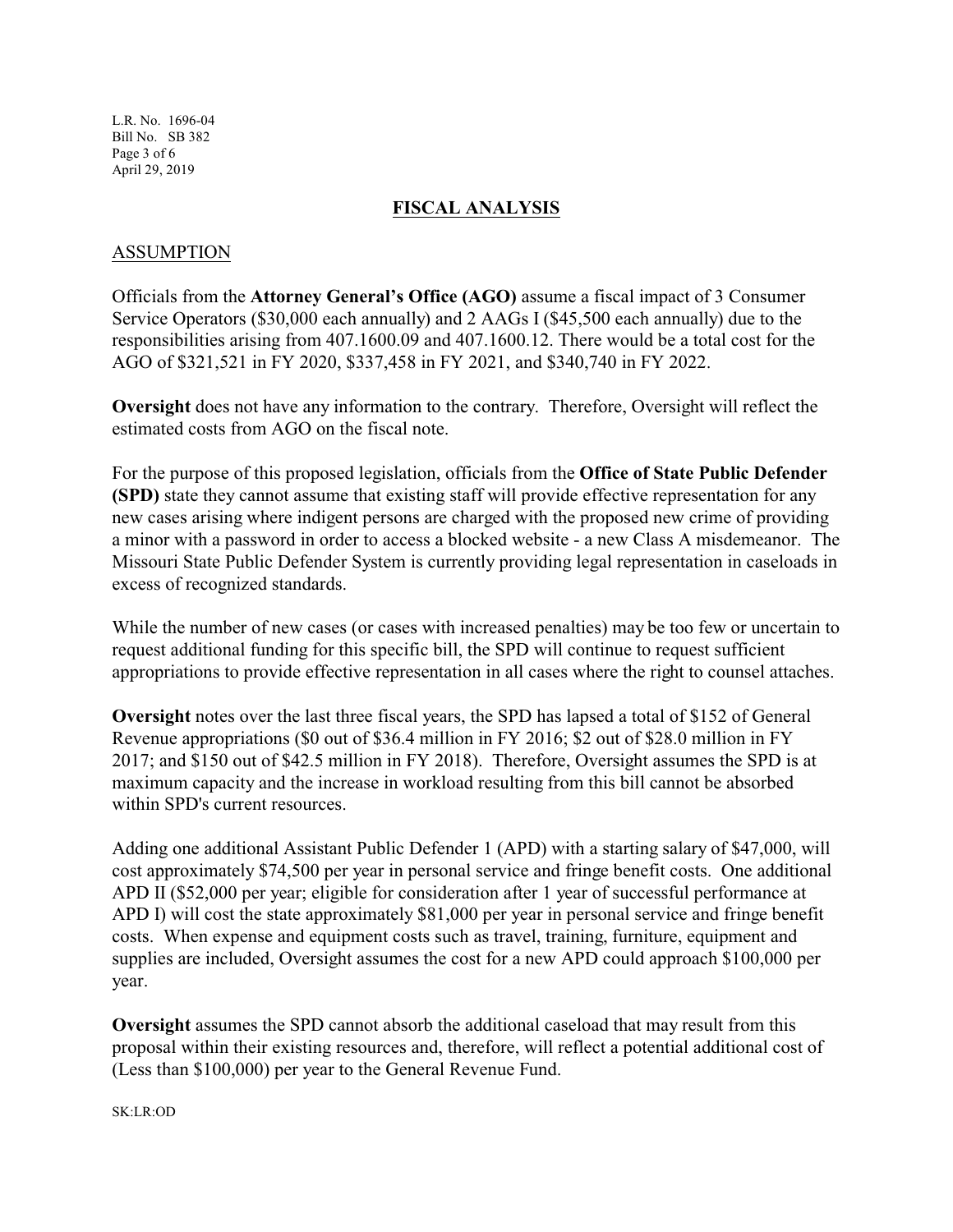L.R. No. 1696-04 Bill No. SB 382 Page 4 of 6 April 29, 2019

#### ASSUMPTION (continued)

Officials from the **Office of Prosecution Services** assume the proposal will have no fiscal impact on their organization. The creation of new crime creates additional responsibilities for county prosecutors which may in turn result in additional costs which are difficult to determine.

**Oversight** assumes with the creation of a new crime there could be a potential increase in caseloads for county prosecutors. The additional costs are difficult to determine. Therefore, Oversight will reflect an unknown cost to political subdivisions on the fiscal note.

Officials from the **Office of State Courts Administrator** assume the proposal will have no fiscal impact on their organization.

| FISCAL IMPACT - State Government         | FY 2020            | FY 2021           | FY 2022       |
|------------------------------------------|--------------------|-------------------|---------------|
|                                          | $(10 \text{ Mo.})$ |                   |               |
| <b>GENERAL REVENUE FUND</b>              |                    |                   |               |
| Cost - AGO                               |                    |                   |               |
| <b>Salaries</b>                          | (\$150,833)        | (\$182,810)       | (\$184,638)   |
| <b>Fringe Benefits</b>                   | $(\$98,509)$       | \$118,762         | (\$119,319)   |
| <b>Equipment and Expense</b>             | $(\$72,179)$       | $(\$35,886)$      | $(\$36,783)$  |
| Total Cost - AGO                         | $(\$321,521)$      | $(\$337,458)$     | $(\$340,740)$ |
| FTE Change - AGO                         | 5 FTE              | 5 FTE             | 5 FTE         |
| Cost - SPD                               |                    |                   |               |
| Salaries, fringe benefits, and equipment | (Less than         | (Less than        | (Less than    |
| and expense                              | \$100,000          | \$100,000         | \$100,000     |
| <b>ESTIMATED NET EFFECT ON</b>           | (Less than         | (Less than        | (Less than    |
| <b>GENERAL REVENUE FUND</b>              | <u>\$421,521)</u>  | <u>\$437,458)</u> | \$440,740     |
| Estimated Net FTE Change for General     |                    |                   |               |
| Revenue                                  | 5 FTE              | 5 FTE             | 5 FTE         |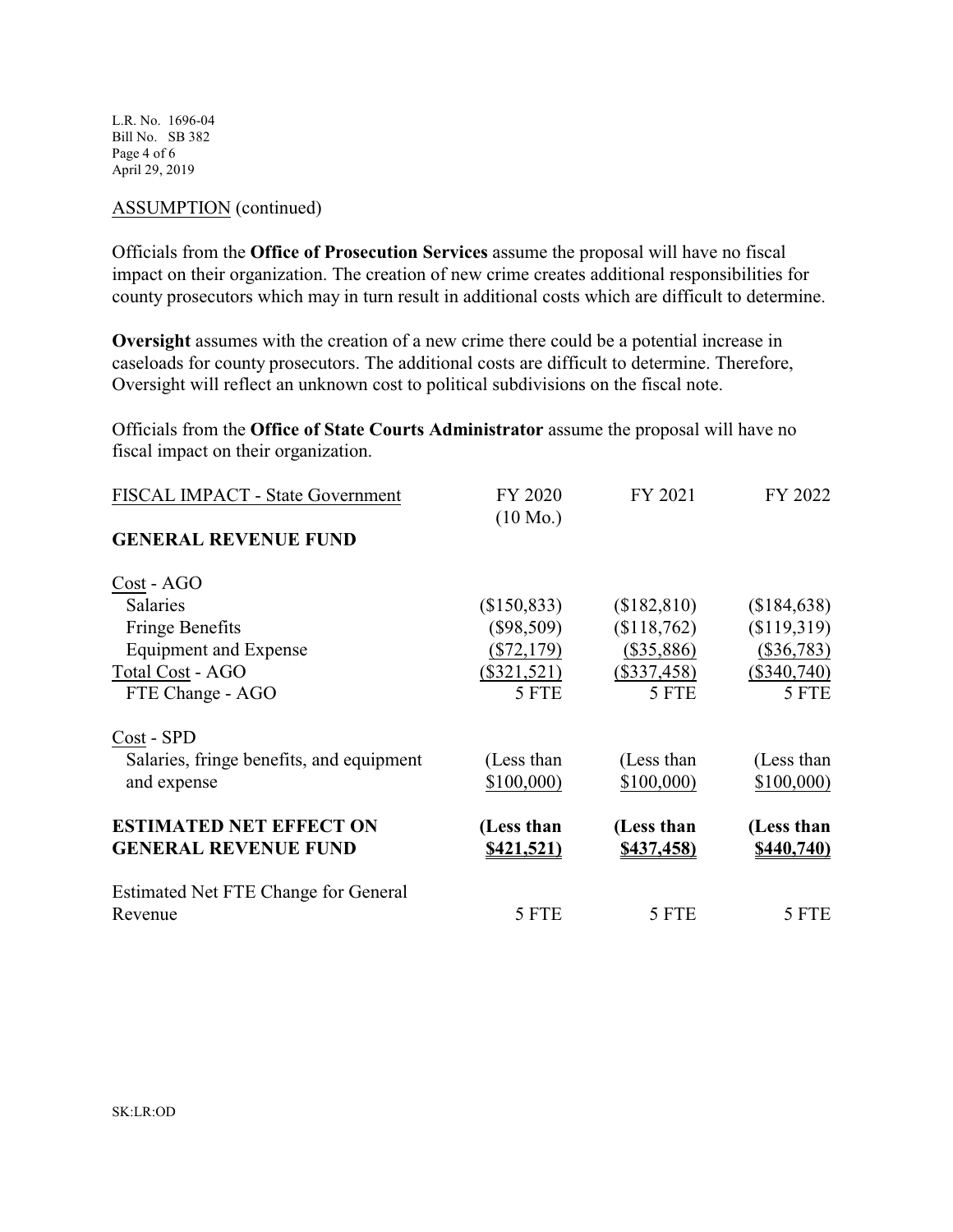L.R. No. 1696-04 Bill No. SB 382 Page 5 of 6 April 29, 2019

| <b>ESTIMATED NET EFFECT ON</b><br><b>POLITICAL SUBDIVISIONS</b> | (Unknown)                     | (Unknown) | (Unknown) |
|-----------------------------------------------------------------|-------------------------------|-----------|-----------|
| Cost-increase responsibilities for county<br>prosecutors        | (Unknown)                     | (Unknown) | (Unknown) |
| <b>POLITICAL SUBDIVISIONS</b>                                   |                               |           |           |
| FISCAL IMPACT - Local Government                                | FY 2020<br>$(10 \text{ Mo.})$ | FY 2021   | FY 2022   |

#### FISCAL IMPACT - Small Business

No direct fiscal impact to small businesses would be expected as a result of this proposal.

#### FISCAL DESCRIPTION

Under this act, an internet service provider shall provide a means to block access to obscene websites and redirect a blocked website to a web page that provides the subscriber the ability to enter a password in order to gain access to the blocked website. A mechanism to create a password shall be provided to subscribers that are 18 years of age or older. The password shall be required at each attempt to access a blocked website and shall be changed every 3 months.

An internet service provider shall provide a website, call center, or similar method of communication for a person to report a blocked website he or she believes should be accessible, and a website that he or she believes should be blocked. An internet service provider shall create a method of evaluation to determine if a website is obscene. An internet service provider shall send out a document to the reporting person indicating the status of the website within a reasonable amount of time, not to exceed 10 days after receiving the report. A website deemed not accessible shall be blocked in accordance with the provisions of the act to all persons within the state network of the internet service provider.

The Attorney General's office shall also provide a website, call center, or similar method of communication for a person to report a blocked website he or she believes should be accessible, and a website that he or she believes should be blocked, and shall create a method of evaluation to determine if a website is obscene. The Attorney General's office shall notify the reporting person indicating the status of the website within a reasonable amount of time, not to exceed 10 days of receiving the report. A copy of the decision shall also be provided to the internet service provider.